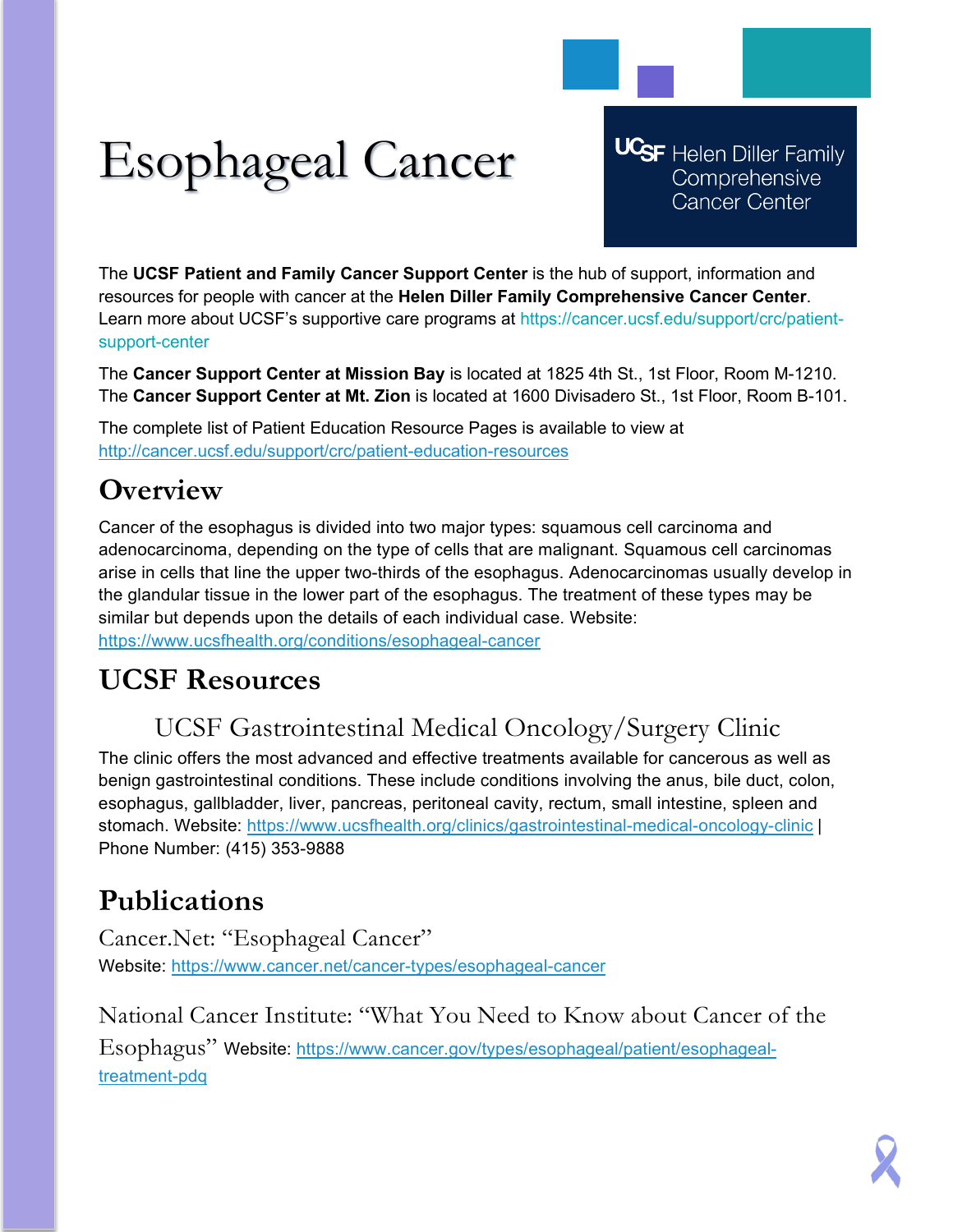National Comprehensive Cancer Network: "NCCN Guidelines for Patients: Esophageal Cancer" Website: <https://www.nccn.org/patients/guidelines/esophageal/index.html>

## **Organizations**

#### American Cancer Society (ACS) – Esophageal Cancer

At the American Cancer Society, we're on a mission to free the world from cancer. Until we do, we'll be funding and conducting research, sharing expert information, supporting patients, and spreading the word about prevention. All so you can live longer — and better. Website:<https://www.cancer.org/cancer/esophagus-cancer.html> | Phone Number: 800.227.2345

#### Cancer Support Community – Esophageal Cancer

As the largest professionally led nonprofit network of cancer support worldwide, the Cancer Support Community is dedicated to ensuring that all people impacted by cancer are empowered by knowledge, strengthened by action, and sustained by community.

Website: <https://www.cancersupportcommunity.org/esophageal-cancer>| Phone Number: 888-793- 9355

#### Esophageal Cancer Awareness Association

ECAA is dedicated to helping patients, caregivers, survivors, and family members coping with esophageal cancer. Website <http://www.ecaware.org/> | Phone Number: 800-601-0613

#### Medline Plus: Trusted Health Information for You

MedlinePlus is a service of the National Library of Medicine (NLM), the world's largest medical library, which is part of the National Institutes of Health (NIH). Website:<https://medlineplus.gov/esophagealcancer.html>

#### National Cancer Institute

Explore the links on this page to learn more about esophageal cancer prevention, screening, treatment, statistics, research, and clinical trials.

Website:<https://www.cancer.gov/types/esophageal>

### National LGBT Cancer Network

The National LGBT Cancer Network works to improve the lives of LGBT cancer survivors and those at risk by: EDUCATING the LGBT community about our increased cancer risks and the importance of screening and early detection; TRAINING health care providers to offer more culturally-competent, safe and welcoming care; and ADVOCATING for LGBT survivors in mainstream cancer organizations, the media and research.

Website: <https://cancer-network.org/about/> | Phone Number: 212-675-2633